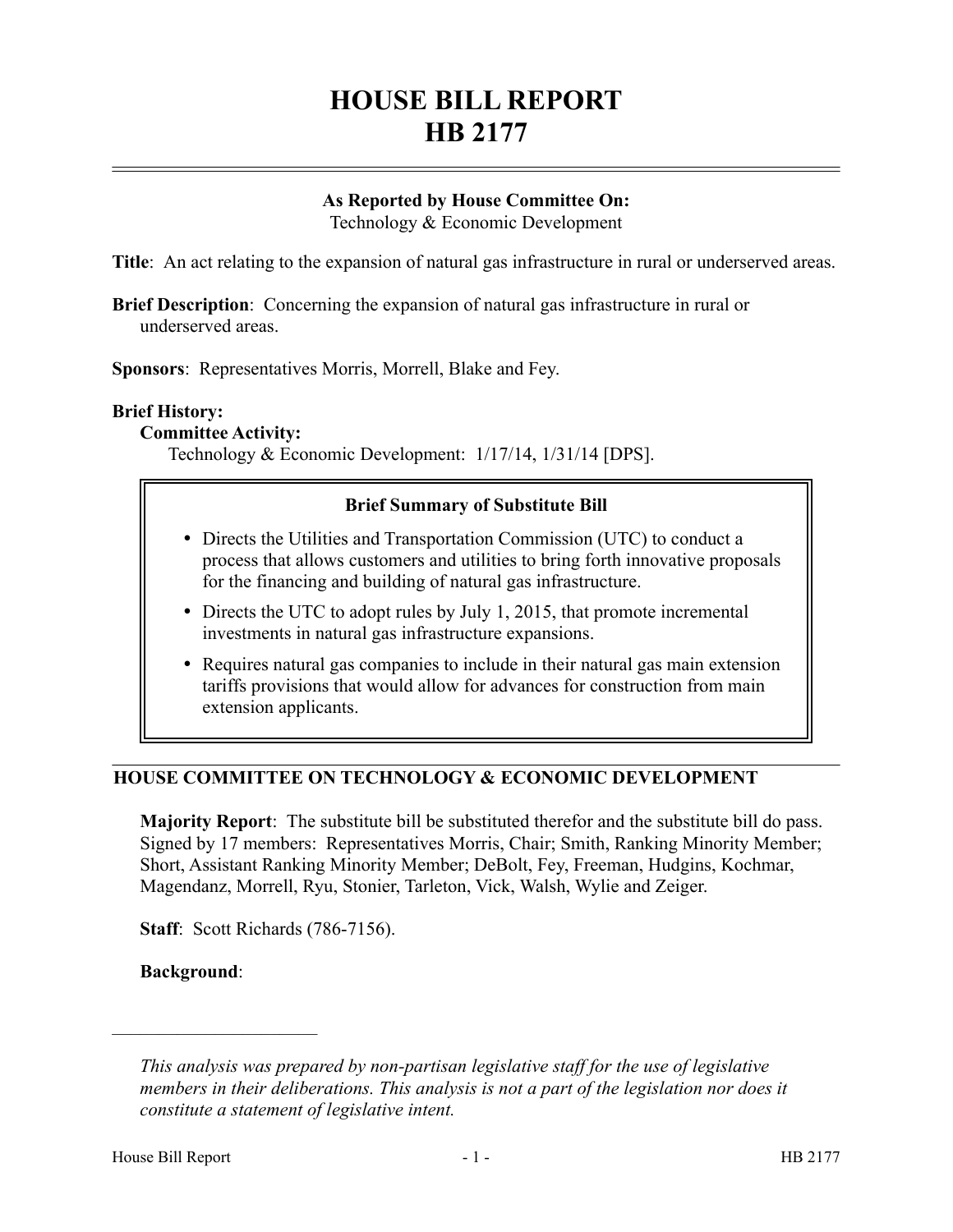The Utilities and Transportation Commission.

The Utilities and Transportation Commission (UTC) regulates the rates, services, and practices of privately owned utilities and transportation companies. These companies include electricity, natural gas, certain telecommunications services, water, solid waste collection, commercial ferry service, transportation of household goods, certain auto transportation service, and transportation of petroleum through pipelines. It is the UTC's responsibility to ensure regulated companies provide safe and reliable service to customers at reasonable rates, while allowing them the opportunity to earn a fair profit.

There are four UTC-regulated retail natural gas companies operating in Washington. They include:

- Avista Corporation;
- Cascade Natural Gas;
- NW Natural; and
- Puget Sound Energy

# Municipal Natural Gas Utilities.

Additionally, there are three municipal natural gas utilities offering retail natural gas services. These municipal natural gas utilities are not regulated by the UTC. They include the cities of:

- Buckley;
- Enumclaw, and
- Ellensburg.

# Interstate Natural Transmission Pipelines.

Two interstate natural gas transmission pipelines traverse Washington. These pipelines transport natural gas transport to and through Washington from major supply basins in the Rockies, Northern Alberta, and Northern British Columbia. These interstate natural gas transmission pipelines are owned and operated by TransCanada's Gas Transmission Northwest and Williams Northwest Pipeline.

–––––––––––––––––––––––––––––––––

**Summary of Substitute Bill**:

Process to Develop Proposals for the Financing and Building of Natural Gas Infrastructure. The Utilities and Transportation Commission (UTC) is directed to conduct a process that allows customers and utilities to bring forth innovative proposals for the financing and building of natural gas infrastructure. The goals of these innovative proposals are to:

- consider options outside the current rules and regulations that have not allowed natural gas infrastructure to reach some citizens of Washington;
- extend natural gas services to areas where woodstoves provide the primary source of residential heating;
- encourage the development of industrial land that lacks natural gas distribution infrastructure; and
- allow gas companies to recover the capital costs of the infrastructure over the lifecycle of that infrastructure while mitigating the risk of stranded assets.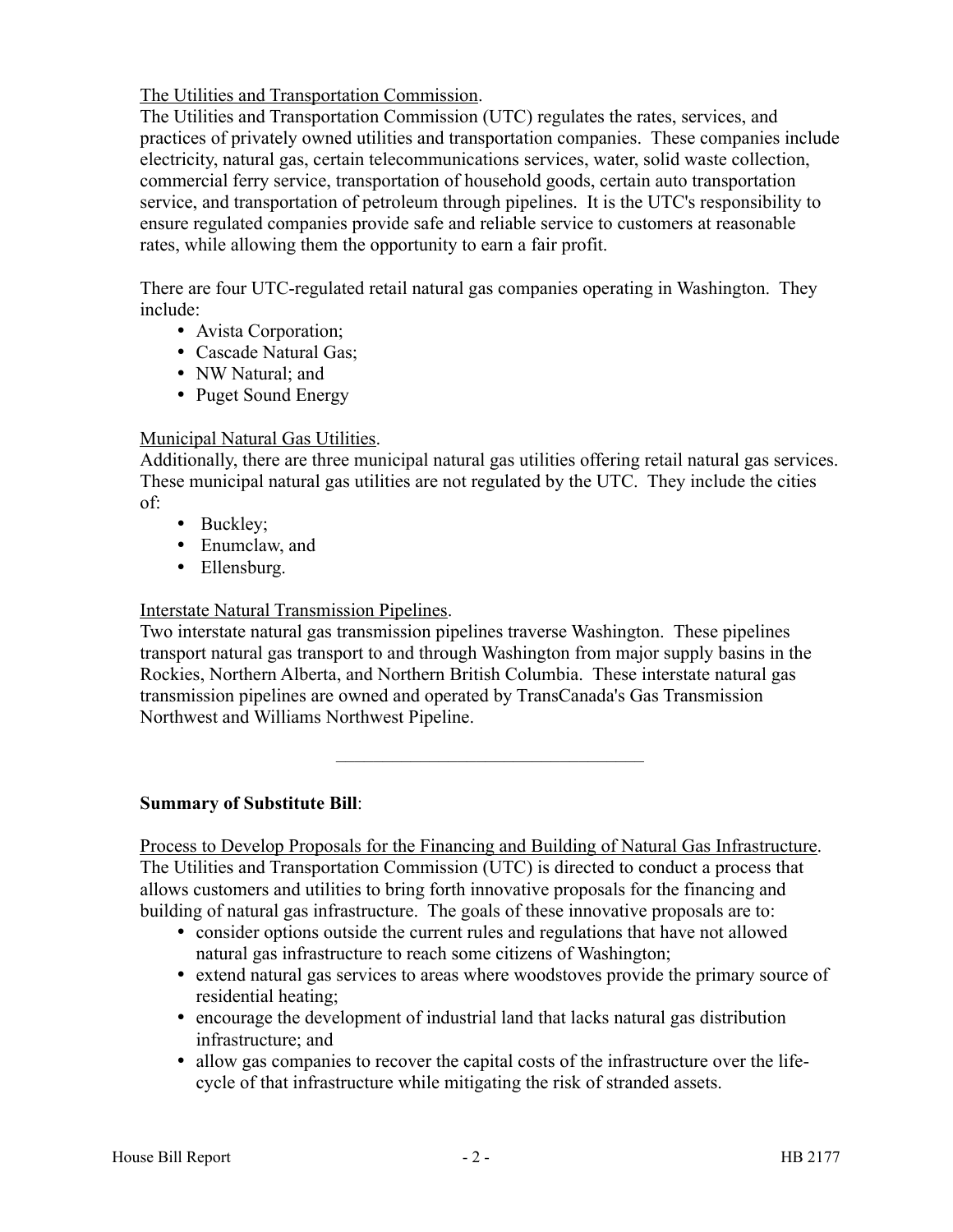Rules to Promote Incremental Investments in Natural Gas Infrastructure.

By July 1, 2015, the UTC must adopt rules that promote incremental investments in natural gas infrastructure expansions that by December 1, 2025:

- result in the residential conversion from wood or oil-fired boilers for space heating to natural gas, and the conversation from hog fuel and bunker fuel used in industrial processes to natural gas;
- produce \$250 million in pipeline expansion over a 10-year period, starting in 2015; and
- result in 50,000 residential natural gas conversions that currently use wood or oilfired boilers for space heating over a 10-year period, starting in 2015.

The progress towards meeting the milestones in the rules must be measured by the UTC and reported electronically to the Legislature every four years by December 1 until 2025. The UTC must use econometric modeling software produced by Regional Economic Models Incorporated (REMI) in reporting on the milestones.

# Natural Gas Main Extension Tariff.

Natural gas companies must include in their natural gas main extension tariffs provisions that would allow for advances for construction from main extension applicants. These tariffs must specify that where the requested main extension does not meet the economic feasibility criteria established by the natural gas company, the natural gas company may require the customer to provide funds to the gas company which will make the main extension economically feasible. These funds provided from the customer to the natural gas company are referred to as an advance for construction.

As additional customers are served off the main extension, the gas company refunds to the initial customer any advances for construction for up to 10 years. If, after 10 years from the gas company's receipt of the advance for construction and the advance for construction has not been totally refunded, the advance must be considered a contribution in aid of construction and is no longer refundable to the customer.

# Intent Language.

Intent language is provided that says, among other things, that it is the intent of the Legislature to provide mechanisms to ensure that as many parts of the state as possible have the economic opportunity to utilize natural gas as an energy resource to power businesses and heat homes.

# **Substitute Bill Compared to Original Bill**:

All provisions of the underlying bill are removed. The Utilities and Transportation Commission (UTC) is directed to conduct a process to develop proposals for the financing and building of natural gas infrastructure. The UTC is also directed to adopt rules by July 1, 2015, that promote incremental investments in natural gas infrastructure. Natural gas companies include in their natural gas main extension tariffs provisions that would allow for advances for construction from main extension applicants. Intent language is provided that says, among other things, that it is the intent of the Legislature to provide mechanisms to ensure that as many parts of the state as possible have the economic opportunity to utilize natural gas as an energy resource to power businesses and heat homes.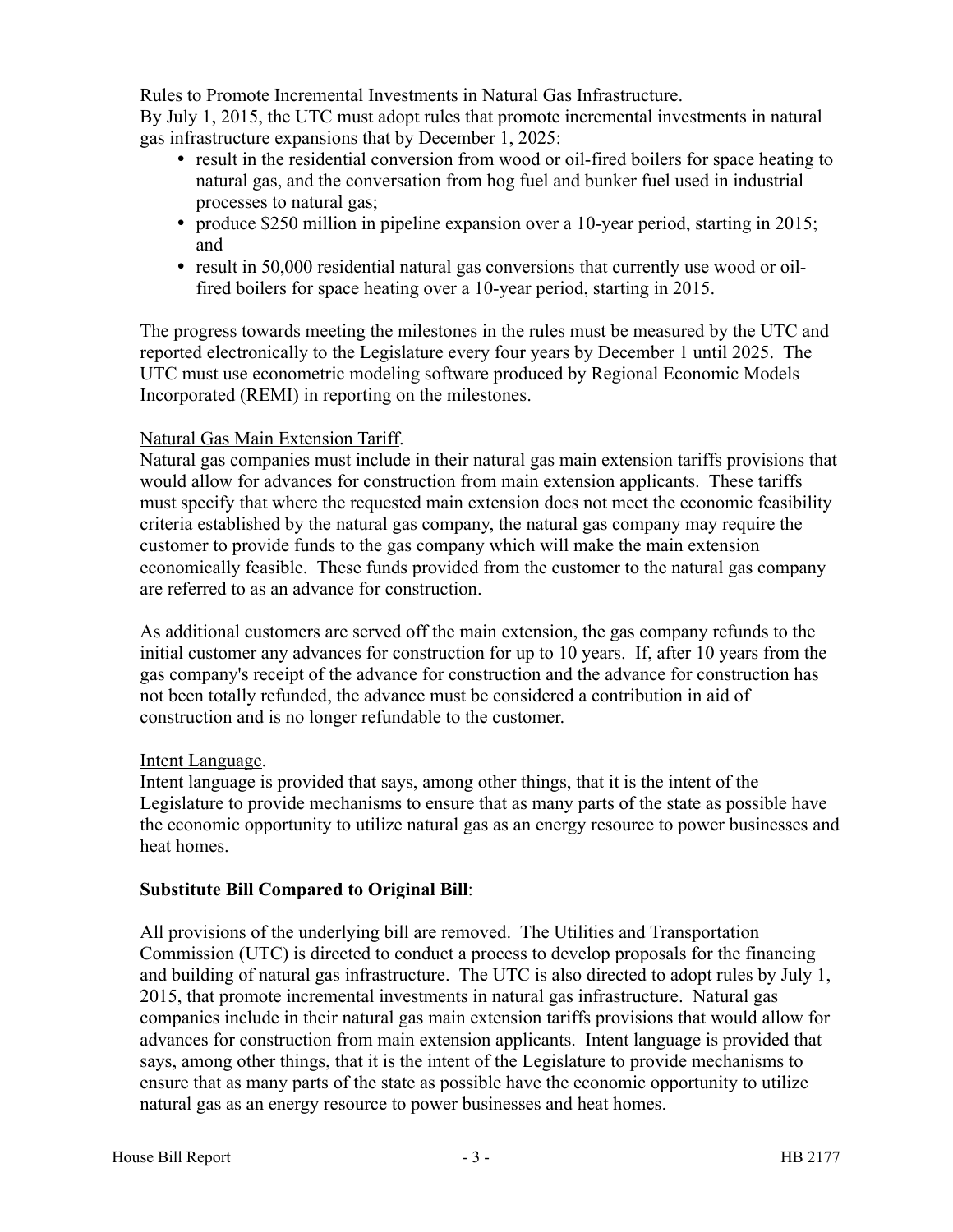# **Appropriation**: None.

**Fiscal Note**: Available

**Effective Date of Substitute Bill**: The bill takes effect 90 days after adjournment of the session in which the bill is passed.

–––––––––––––––––––––––––––––––––

## **Staff Summary of Public Testimony**:

(In support) North America is witnessing an abundance of natural gas resources becoming available and the beginnings of a new industrial revolution. Natural gas is becoming cheaper and the abundance of it in the United States is attracting industry from around the world. The intent of this bill is to provide a toolbox of policies that work on solving some of the problems with the development of natural gas infrastructure into rural and underserved areas of the state. Without additional policies that facilitate the development of natural gas infrastructure into these areas, we could become a state of haves and have-nots as it relates to access to natural gas and economic opportunity. Additionally, this bill seeks to address the use of woodstoves for space heating and the associated air quality issues in certain air quality non-attainment areas of the state.

There is a paradigm shift occurring relating to natural resources. There is a vast amount of natural gas available in North America. Substantial supplies of natural gas will be available for decades and the prices for the natural gas will remain stable. While there is talk of exporting natural gas, many would like to use the gas in the United States first. This bill takes a step in the direction of using these new supplies of natural gas domestically.

(In support with concerns) There are areas in Tacoma and Pierce County where the greater use of cleaner fuels such as natural gas could play a role in reducing particulates in the air.

(With concerns) There is a useful role for natural gas for home heating. However, any incentive provided by the state for natural gas infrastructure development should be tied to energy efficiency. This bill could exacerbate fuel switching situations. In some parts of the state, there are areas served by all electric utilities and incentives found in the bill would subsidize natural gas line extensions and promote fuel switching.

There are larger industrial users of natural gas in Washington and they are worried about the potential for rate cross subsidies from one user to another. These industries should not be required to subsidize the line extensions of others.

(Opposed) There are now many companies delivering propane into rural and underserved areas of the state. Natural gas companies should rely on existing margins provided by the Utilities and Transportation Commission when investing in infrastructure, rather than having current customers pay more to subsidize line extensions. The propane industry did not receive public funding to provide it serves into rural and underserved areas.